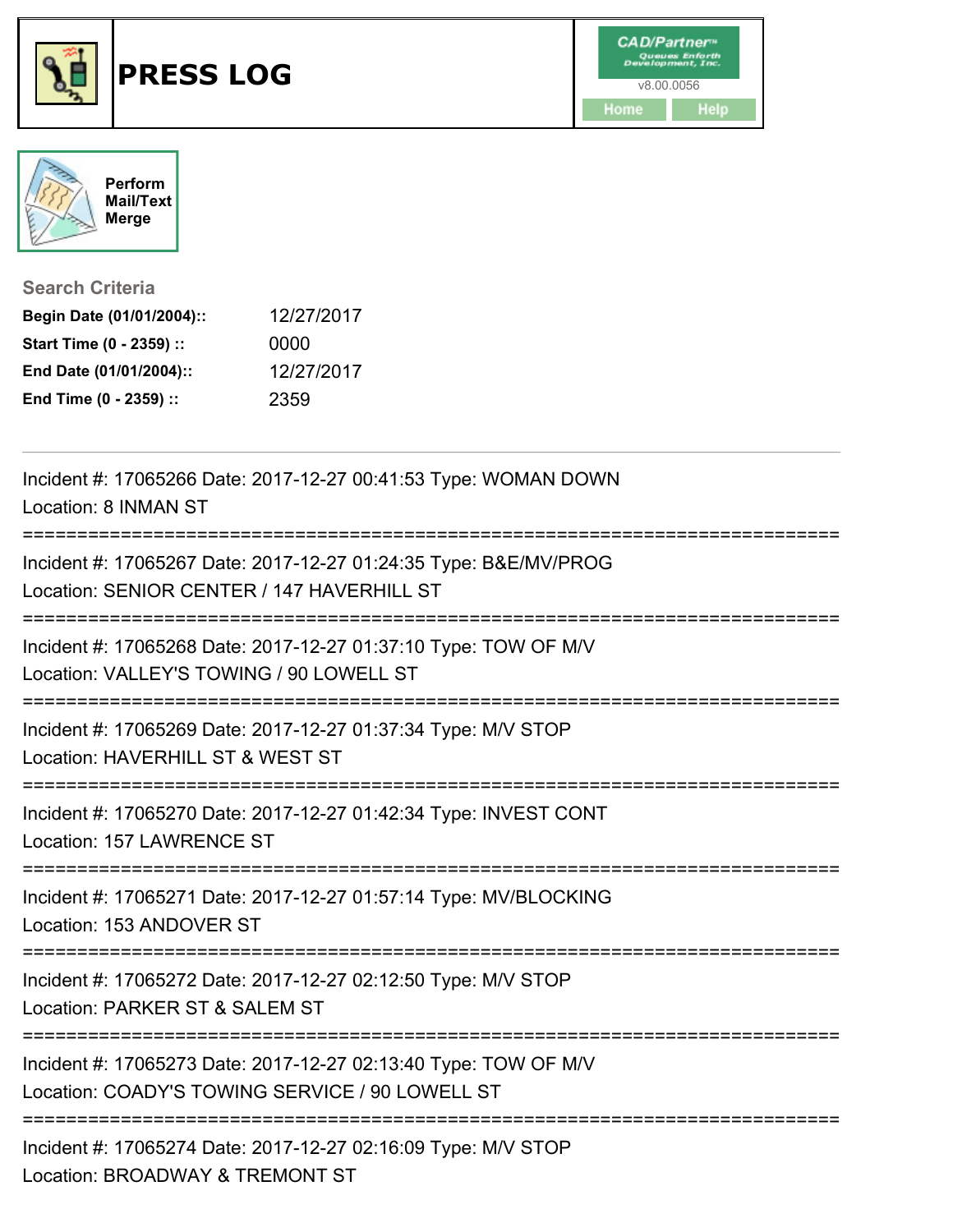| Incident #: 17065275 Date: 2017-12-27 02:22:39 Type: M/V STOP<br>Location: ESSEX ST & HAMPSHIRE ST                   |
|----------------------------------------------------------------------------------------------------------------------|
| Incident #: 17065276 Date: 2017-12-27 02:25:03 Type: TOW OF M/V<br>Location: SHEEHAN'S TOWING SERVICE / 90 LOWELL ST |
| Incident #: 17065277 Date: 2017-12-27 02:40:01 Type: M/V STOP<br>Location: S UNION ST & SALEM ST                     |
| Incident #: 17065278 Date: 2017-12-27 03:11:15 Type: RECOV/STOL/MV<br>Location: SHEEHANS / CARVER ST                 |
| Incident #: 17065279 Date: 2017-12-27 03:28:07 Type: SUS PERS/MV<br>Location: 58 BOWDOIN ST                          |
| Incident #: 17065280 Date: 2017-12-27 04:01:18 Type: M/V STOP<br>Location: 170 SPRUCE ST                             |
| Incident #: 17065281 Date: 2017-12-27 04:03:24 Type: M/V STOP<br>Location: LAWRENCE ST & MAPLE ST                    |
| Incident #: 17065282 Date: 2017-12-27 04:14:34 Type: M/V STOP<br>Location: 479 BROADWAY                              |
| Incident #: 17065283 Date: 2017-12-27 04:19:02 Type: LOST PROPERTY<br>Location: HIGH ST & PLEASANT ST                |
| Incident #: 17065284 Date: 2017-12-27 04:24:43 Type: ALARM/HOLD<br>Location: 7-ELEVEN / 100 LOWELL ST                |
| Incident #: 17065285 Date: 2017-12-27 04:43:36 Type: TOW/REPOSSED<br>Location: 6 ALDEN CT                            |
| Incident #: 17065286 Date: 2017-12-27 04:46:16 Type: TOW/REPOSSED<br>Location: 11 KINGSTON ST                        |
| Incident #: 17065287 Date: 2017-12-27 07:11:29 Type: ALARM/BURG<br>Location: POLLO CENTRO / 436 S UNION ST           |
| Incident #: 17065288 Date: 2017-12-27 07:40:22 Type: M/V STOP<br>Location: 60 NEWTON ST                              |

===========================================================================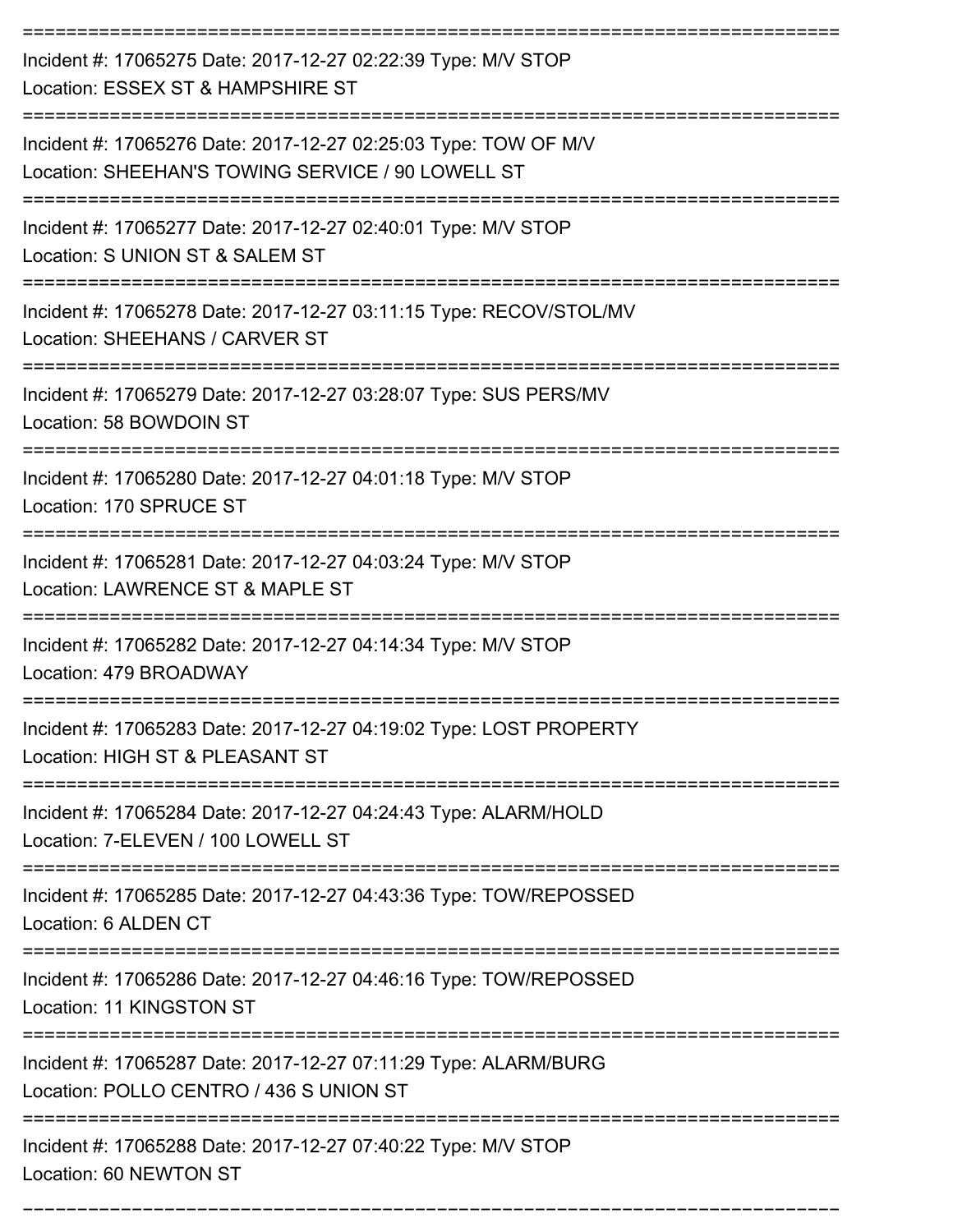| :============= | Incident #: 17065289 Date: 2017-12-27 07:41:16 Type: M/V STOP<br>Location: BRADFORD ST & BROADWAY                     |
|----------------|-----------------------------------------------------------------------------------------------------------------------|
|                | Incident #: 17065290 Date: 2017-12-27 07:43:39 Type: M/V STOP<br>Location: 1 EVERETT ST                               |
|                | Incident #: 17065291 Date: 2017-12-27 07:59:38 Type: ALARM/BURG<br>Location: BEAUTY SUPPLY WAREHOUSE / 4 HAMPSHIRE ST |
|                | Incident #: 17065292 Date: 2017-12-27 08:01:32 Type: ALARM/BURG<br>Location: CARON'S PACKAGE STORE / 239 BROADWAY     |
|                | Incident #: 17065293 Date: 2017-12-27 08:06:10 Type: MV/BLOCKING<br>Location: 131 WOODLAND ST                         |
|                | Incident #: 17065294 Date: 2017-12-27 08:06:34 Type: AUTO ACC/NO PI<br>Location: METHUEN ST & UNION ST                |
|                | Incident #: 17065295 Date: 2017-12-27 08:18:21 Type: HIT & RUN M/V<br>Location: 106 BERKELEY ST                       |
|                | Incident #: 17065296 Date: 2017-12-27 09:35:12 Type: INVESTIGATION<br>Location: MCDONALDS / 50 BROADWAY               |
|                | Incident #: 17065297 Date: 2017-12-27 09:58:23 Type: ALARM/BURG<br>Location: 241 HAMPSHIRE ST                         |
|                | Incident #: 17065298 Date: 2017-12-27 10:00:11 Type: ALARM/BURG<br>Location: 174 ARLINGTON ST                         |
|                | Incident #: 17065299 Date: 2017-12-27 10:03:03 Type: PARK & WALK<br>Location: BRADFORD ST & BROADWAY                  |
|                | Incident #: 17065300 Date: 2017-12-27 10:50:56 Type: M/V STOP<br>Location: BRADFORD ST & BROADWAY                     |
|                | Incident #: 17065301 Date: 2017-12-27 10:53:14 Type: SHOPLIFTING<br>Location: MARSHALLS / 73 WINTHROP AVE             |
|                | Incident #: 17065302 Date: 2017-12-27 10:56:17 Type: FRAUD<br>Location: LAWRENCE HIGH SCHOOL / 233 HAVERHILL ST       |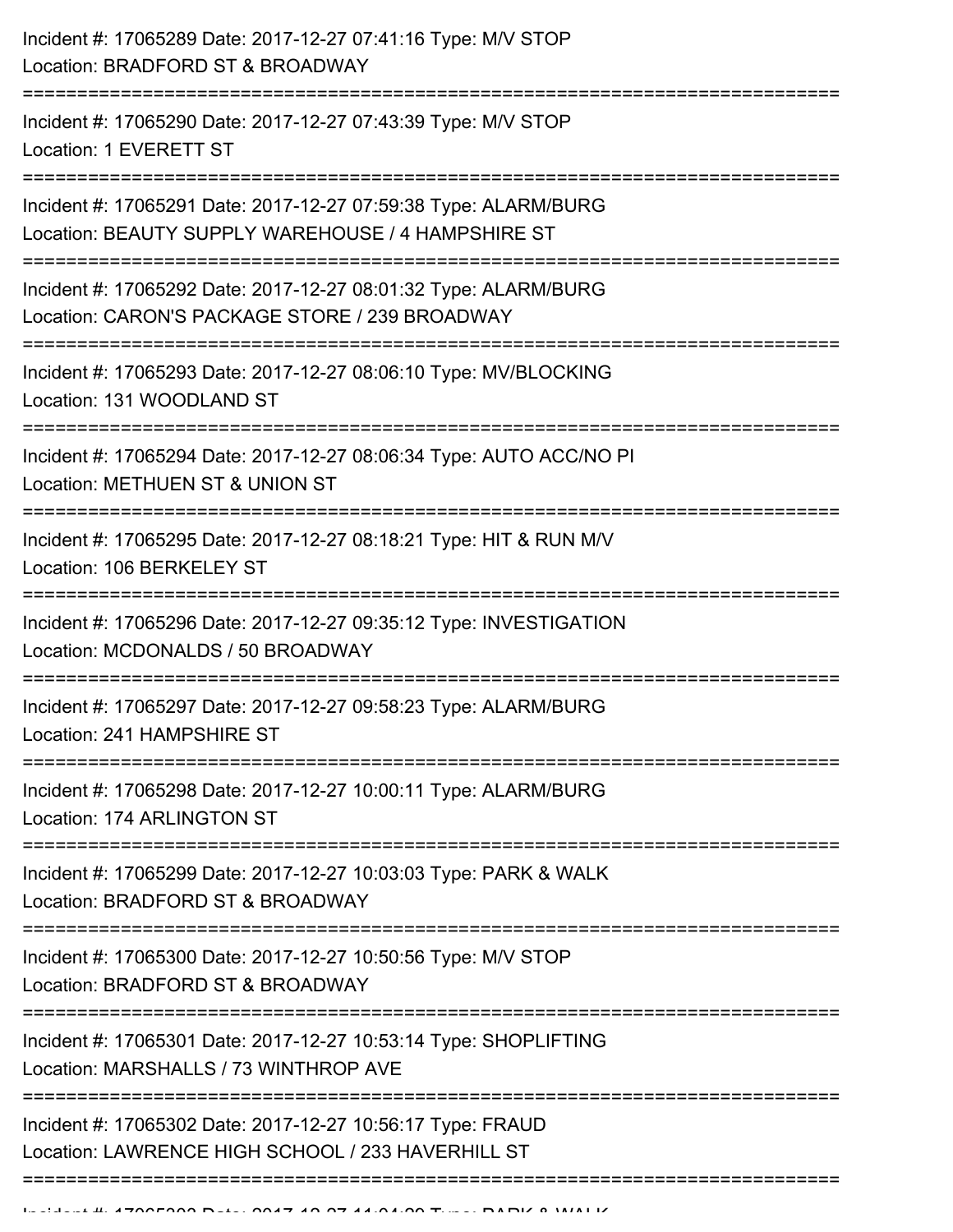Location: BRADFORD ST & BROADWAY =========================================================================== Incident #: 17065304 Date: 2017-12-27 11:20:06 Type: SUS PERS/MV Location: HAFFNERS GAS STATION / 262 LAWRENCE ST =========================================================================== Incident #: 17065305 Date: 2017-12-27 11:22:14 Type: DRUG OVERDOSE Location: WENDYS / 55 HAMPSHIRE ST =========================================================================== Incident #: 17065306 Date: 2017-12-27 11:25:23 Type: LOST PROPERTY Location: 62 AVON ST #2 =========================================================================== Incident #: 17065307 Date: 2017-12-27 11:30:24 Type: M/V STOP Location: HAVERHILL ST & WEST ST =========================================================================== Incident #: 17065308 Date: 2017-12-27 11:42:17 Type: UNWANTEDGUEST Location: 50 BROADWAY =========================================================================== Incident #: 17065309 Date: 2017-12-27 11:43:20 Type: M/V STOP Location: 121 SARATOGA ST =========================================================================== Incident #: 17065310 Date: 2017-12-27 11:48:56 Type: SUS PERS/MV Location: 114 LIQUORS / 80 WINTHROP AV =========================================================================== Incident #: 17065311 Date: 2017-12-27 11:52:46 Type: M/V STOP Location: 700 ESSEX ST =========================================================================== Incident #: 17065312 Date: 2017-12-27 12:05:30 Type: PARK & WALK Location: BRADFORD ST & BROADWAY =========================================================================== Incident #: 17065313 Date: 2017-12-27 12:18:23 Type: M/V STOP Location: 17 WOODLAND ST =========================================================================== Incident #: 17065314 Date: 2017-12-27 12:19:35 Type: INVEST CONT Location: 64 MANCHESTER ST =========================================================================== Incident #: 17065315 Date: 2017-12-27 12:27:59 Type: DOMESTIC/PAST Location: 2 APPLETON ST =========================================================================== Incident #: 17065316 Date: 2017-12-27 12:38:10 Type: M/V STOP Location: 117 S BROADWAY =========================================================================== Incident #: 17065317 Date: 2017-12-27 12:43:38 Type: TENANT PROB

 $\mathcal{L}$  and  $\mathcal{L}$  becomes a set  $\mathcal{L}$  and  $\mathcal{L}$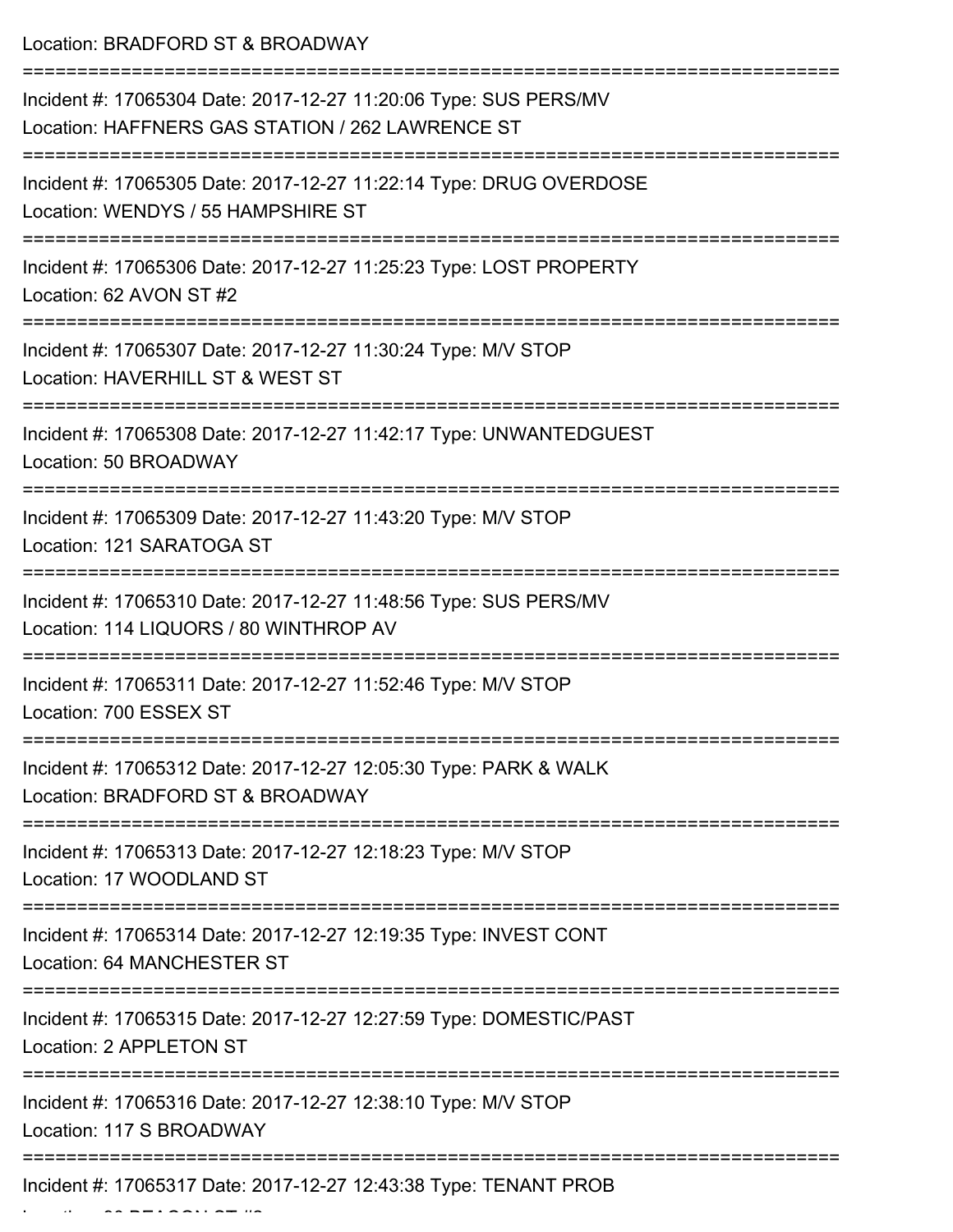| Incident #: 17065318 Date: 2017-12-27 12:44:30 Type: DISTURBANCE<br>Location: 206 AMESBURY ST                                            |
|------------------------------------------------------------------------------------------------------------------------------------------|
| Incident #: 17065319 Date: 2017-12-27 12:47:49 Type: AUTO ACC/PI<br>Location: CAMBRIDGE ST & WINTHROP AV                                 |
| Incident #: 17065320 Date: 2017-12-27 12:54:25 Type: COURT DOC SERVE<br>Location: 159 PROSPECT ST                                        |
| Incident #: 17065321 Date: 2017-12-27 13:10:36 Type: ALARM/HOLD<br>Location: 54 PHILLIPS ST                                              |
| Incident #: 17065322 Date: 2017-12-27 13:17:42 Type: M/V STOP<br>Location: 413 ANDOVER ST                                                |
| Incident #: 17065323 Date: 2017-12-27 13:18:17 Type: M/V STOP<br>Location: CENTRAL BRIDGE / 0 MERRIMACK ST                               |
| Incident #: 17065324 Date: 2017-12-27 13:22:18 Type: M/V STOP<br>Location: EXETER ST & OSGOOD ST                                         |
| Incident #: 17065325 Date: 2017-12-27 13:27:16 Type: M/V STOP<br>Location: EXETER ST & OSGOOD ST                                         |
| Incident #: 17065326 Date: 2017-12-27 13:29:59 Type: M/V STOP<br>Location: AVON ST & JACKSON ST<br>==============================        |
| Incident #: 17065327 Date: 2017-12-27 13:39:55 Type: M/V STOP<br>Location: EXETER ST & OSGOOD ST                                         |
| Incident #: 17065328 Date: 2017-12-27 13:48:44 Type: M/V STOP<br><b>Location: CENTRAL BRIDGE</b>                                         |
| ==================================<br>Incident #: 17065329 Date: 2017-12-27 14:00:20 Type: M/V STOP<br>Location: EXETER ST & WINTHROP AV |
| Incident #: 17065330 Date: 2017-12-27 14:23:44 Type: LOST PROPERTY<br>Location: 229 E HAVERHILL ST                                       |
| Incident #: 17065331 Date: 2017-12-27 14:33:42 Type: AUTO ACC/NO PI<br>Location: 414 COMMON ST                                           |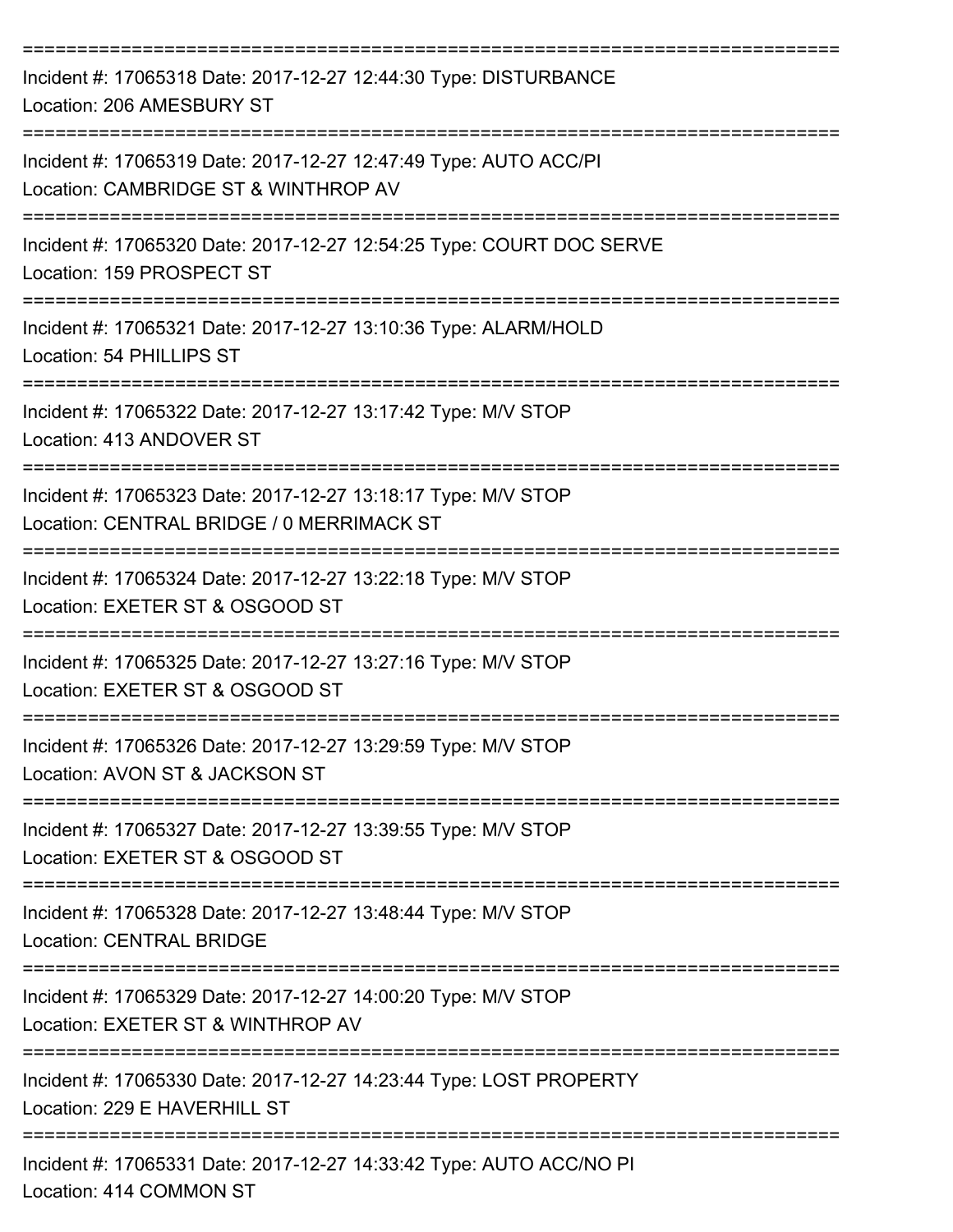| Incident #: 17065332 Date: 2017-12-27 14:41:39 Type: ALARM/BURG<br>Location: 58 BIGELOW ST                            |
|-----------------------------------------------------------------------------------------------------------------------|
| Incident #: 17065333 Date: 2017-12-27 14:49:10 Type: SEX OFFENDER<br>Location: 90 LOWELL ST                           |
| Incident #: 17065334 Date: 2017-12-27 14:54:08 Type: INVEST CONT<br>Location: 54 ESSEX ST<br>------------------------ |
| Incident #: 17065335 Date: 2017-12-27 15:01:17 Type: ALARM/HOLD<br>Location: 101 S BOWDOIN ST                         |
| Incident #: 17065336 Date: 2017-12-27 15:04:13 Type: M/V STOP<br>Location: 314 LAWRENCE ST                            |
| Incident #: 17065337 Date: 2017-12-27 15:04:48 Type: KEEP PEACE<br>Location: 79 WILLIAM ST                            |
| Incident #: 17065338 Date: 2017-12-27 15:13:46 Type: LARCENY/PROG<br>Location: 192 BRUCE ST #3                        |
| Incident #: 17065339 Date: 2017-12-27 15:23:24 Type: M/V STOP<br>Location: 448 S UNION ST                             |
| Incident #: 17065340 Date: 2017-12-27 15:33:26 Type: MAL DAMAGE<br>Location: 83 WEST ST FL 3                          |
| Incident #: 17065341 Date: 2017-12-27 15:41:36 Type: GENERAL SERV<br>Location: 200 COMMON ST                          |
| Incident #: 17065342 Date: 2017-12-27 15:52:44 Type: M/V STOP<br>Location: CHESTNUT ST & LAWRENCE ST                  |
| Incident #: 17065343 Date: 2017-12-27 15:55:36 Type: M/V STOP<br>Location: LEXINGTON ST & MYRTLE ST                   |
| Incident #: 17065344 Date: 2017-12-27 16:20:55 Type: NOTIFICATION<br>Location: 45 HILLSIDE AV                         |
| Incident #: 17065345 Date: 2017-12-27 16:25:23 Type: M/V STOP<br>Location: BROADWAY & CONCORD ST                      |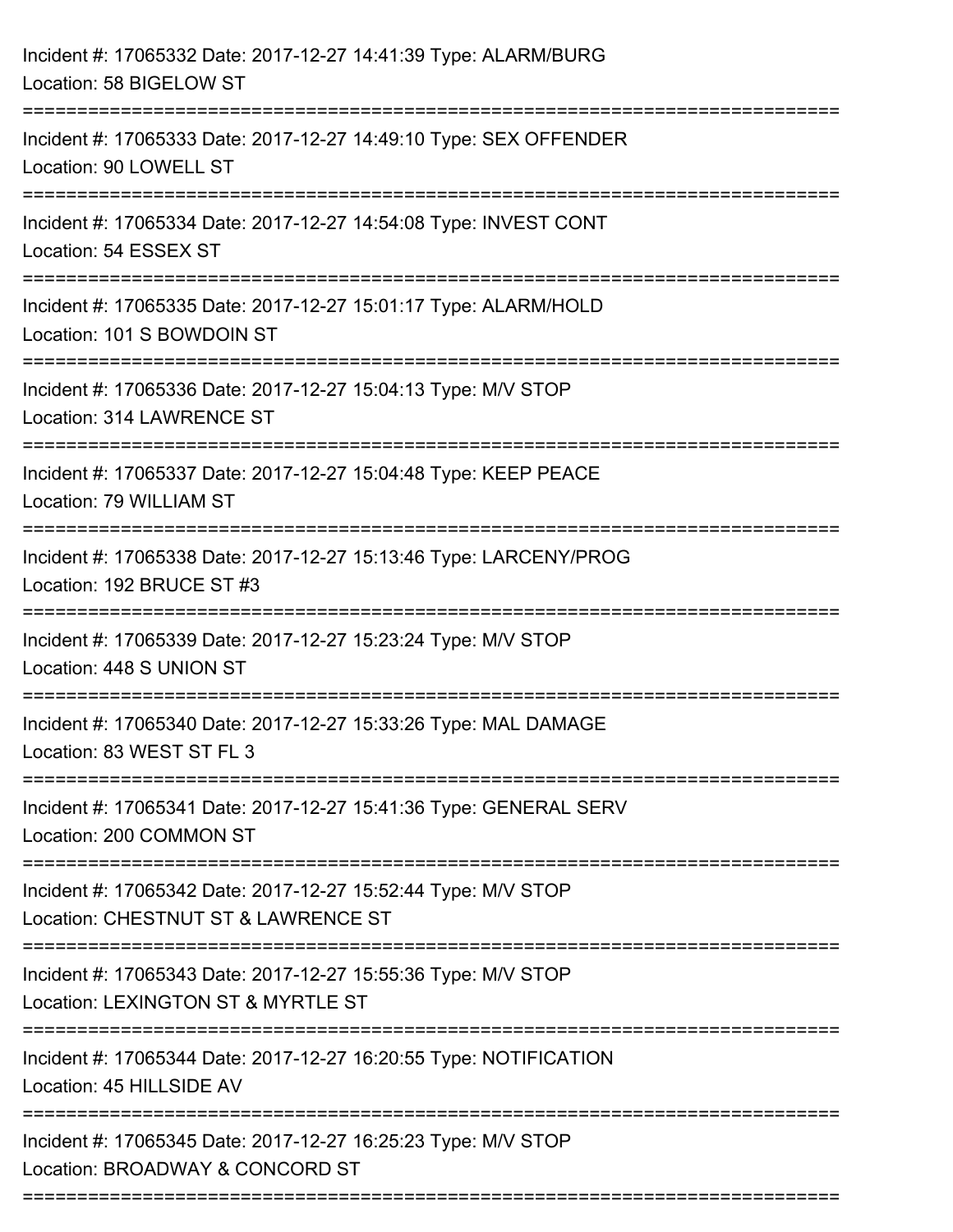| Incident #: 17065346 Date: 2017-12-27 16:34:09 Type: M/V STOP<br>Location: BROADWAY & LOWELL ST                                             |
|---------------------------------------------------------------------------------------------------------------------------------------------|
| Incident #: 17065347 Date: 2017-12-27 16:40:38 Type: HIT & RUN M/V<br>Location: 68 ARLINGTON ST                                             |
| Incident #: 17065348 Date: 2017-12-27 16:48:48 Type: M/V STOP<br>Location: BROADWAY & LOWELL ST                                             |
| Incident #: 17065349 Date: 2017-12-27 17:20:18 Type: KEEP PEACE<br>Location: 10 MONTGOMERY ST                                               |
| Incident #: 17065350 Date: 2017-12-27 17:30:02 Type: MEDIC SUPPORT<br>Location: 76 SALEM ST FL 2ND                                          |
| Incident #: 17065351 Date: 2017-12-27 17:38:40 Type: INVEST CONT<br>Location: 150 PARK ST                                                   |
| Incident #: 17065352 Date: 2017-12-27 17:53:39 Type: AUTO ACC/NO PI<br>Location: BROADWAY & ESSEX ST<br>--------------------<br>=========== |
| Incident #: 17065353 Date: 2017-12-27 17:55:03 Type: MEDIC SUPPORT<br>Location: 46 DURSO AV                                                 |
| Incident #: 17065354 Date: 2017-12-27 18:04:14 Type: DRUG OVERDOSE<br>Location: 620 ESSEX ST                                                |
| Incident #: 17065355 Date: 2017-12-27 18:04:25 Type: SUS PERS/MV<br>Location: 6 CAMPO SECO ST                                               |
| Incident #: 17065356 Date: 2017-12-27 18:08:51 Type: ALARM/BURG<br>Location: 20 KNOX ST #24                                                 |
| Incident #: 17065357 Date: 2017-12-27 18:19:05 Type: ROBBERY UNARM<br>Location: BROADWAY & CEDAR ST                                         |
| Incident #: 17065358 Date: 2017-12-27 18:20:29 Type: KEEP PEACE<br>Location: 90 LOWEL ST                                                    |
| Incident #: 17065359 Date: 2017-12-27 18:49:46 Type: DRUG OVERDOSE<br>Location: 15 BUNKERHILL ST                                            |
|                                                                                                                                             |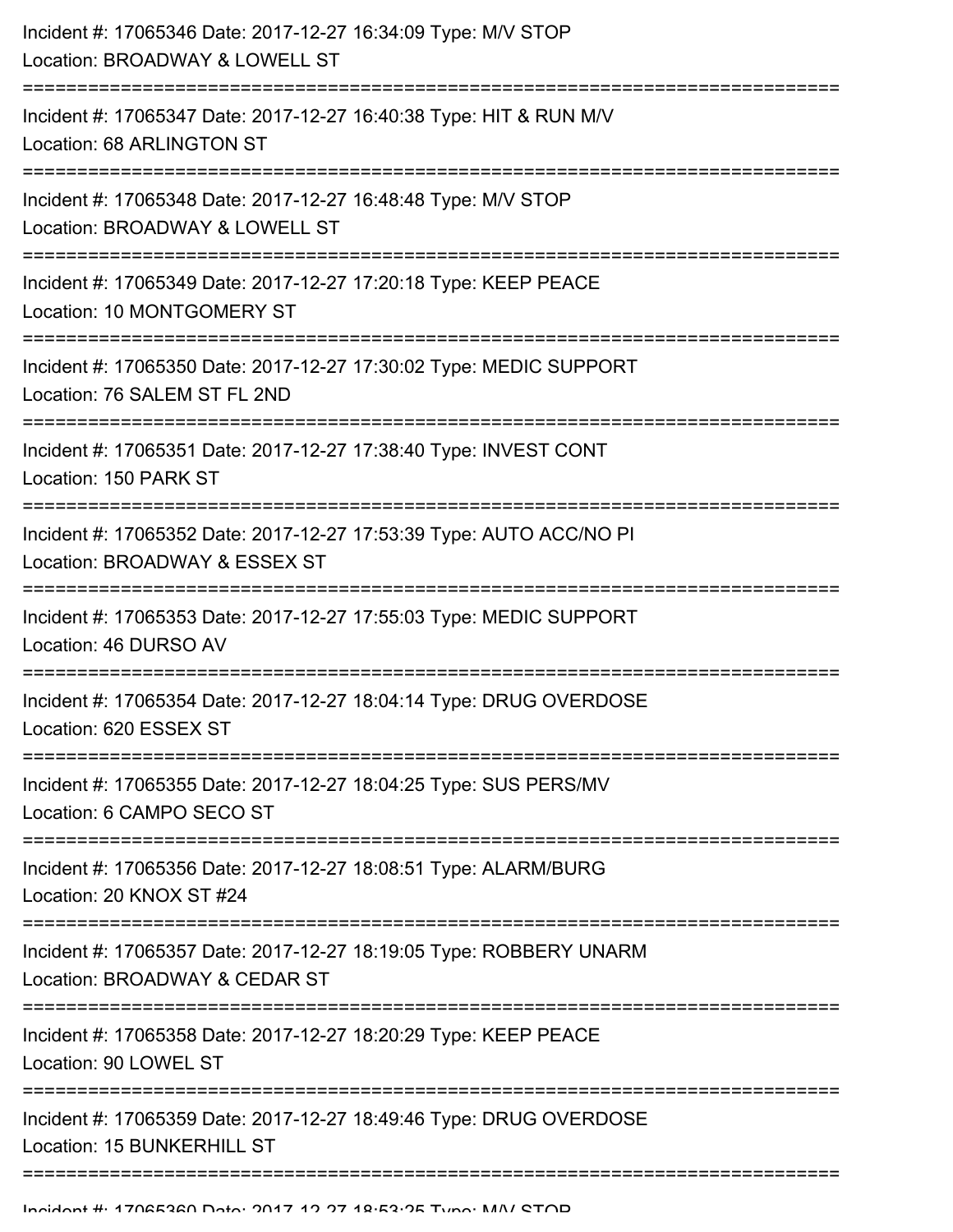Location: MERRIMACK ST & S UNION ST

| Incident #: 17065361 Date: 2017-12-27 18:58:35 Type: DOMESTIC/PROG<br>Location: 160 FRANKLIN ST FL 1                      |
|---------------------------------------------------------------------------------------------------------------------------|
| Incident #: 17065362 Date: 2017-12-27 19:08:19 Type: ALARM/BURG<br>Location: GOOD SHEPPARD / 412 HAMPSHIRE ST             |
| Incident #: 17065363 Date: 2017-12-27 19:14:56 Type: M/V STOP<br>Location: BERKELEY ST & JACKSON ST                       |
| Incident #: 17065364 Date: 2017-12-27 20:00:52 Type: DRUG VIO<br>Location: 5 BEDFORD ST                                   |
| Incident #: 17065365 Date: 2017-12-27 20:29:31 Type: CK WELL BEING<br>Location: CARVER ST & SALEM ST                      |
| Incident #: 17065366 Date: 2017-12-27 20:31:48 Type: SUICIDE ATTEMPT<br>Location: 245 BROADWAY #9                         |
| Incident #: 17065367 Date: 2017-12-27 20:48:25 Type: DEATH SUDDEN<br>Location: 383 HAVERHILL ST #35<br>================== |
| Incident #: 17065368 Date: 2017-12-27 21:02:38 Type: EXTRA SURVEIL<br>Location: 279 PARK ST                               |
| Incident #: 17065369 Date: 2017-12-27 21:03:13 Type: UNKNOWN PROB<br>Location: 2 PLISCH WY                                |
| Incident #: 17065370 Date: 2017-12-27 21:10:08 Type: INVEST CONT<br>Location: 24 BENNINGTON ST                            |
| Incident #: 17065371 Date: 2017-12-27 21:21:49 Type: GENERAL SERV<br>Location: COMMON ST & NEWBURY ST                     |
| Incident #: 17065373 Date: 2017-12-27 21:38:30 Type: NOISE ORD<br>Location: 112 MARSTON ST #410                           |
| Incident #: 17065372 Date: 2017-12-27 21:38:40 Type: M/V STOP<br>Location: JACKSON ST & PARK ST                           |
| Incident #: 17065374 Date: 2017-12-27 21:40:00 Type: TOW OF M/V                                                           |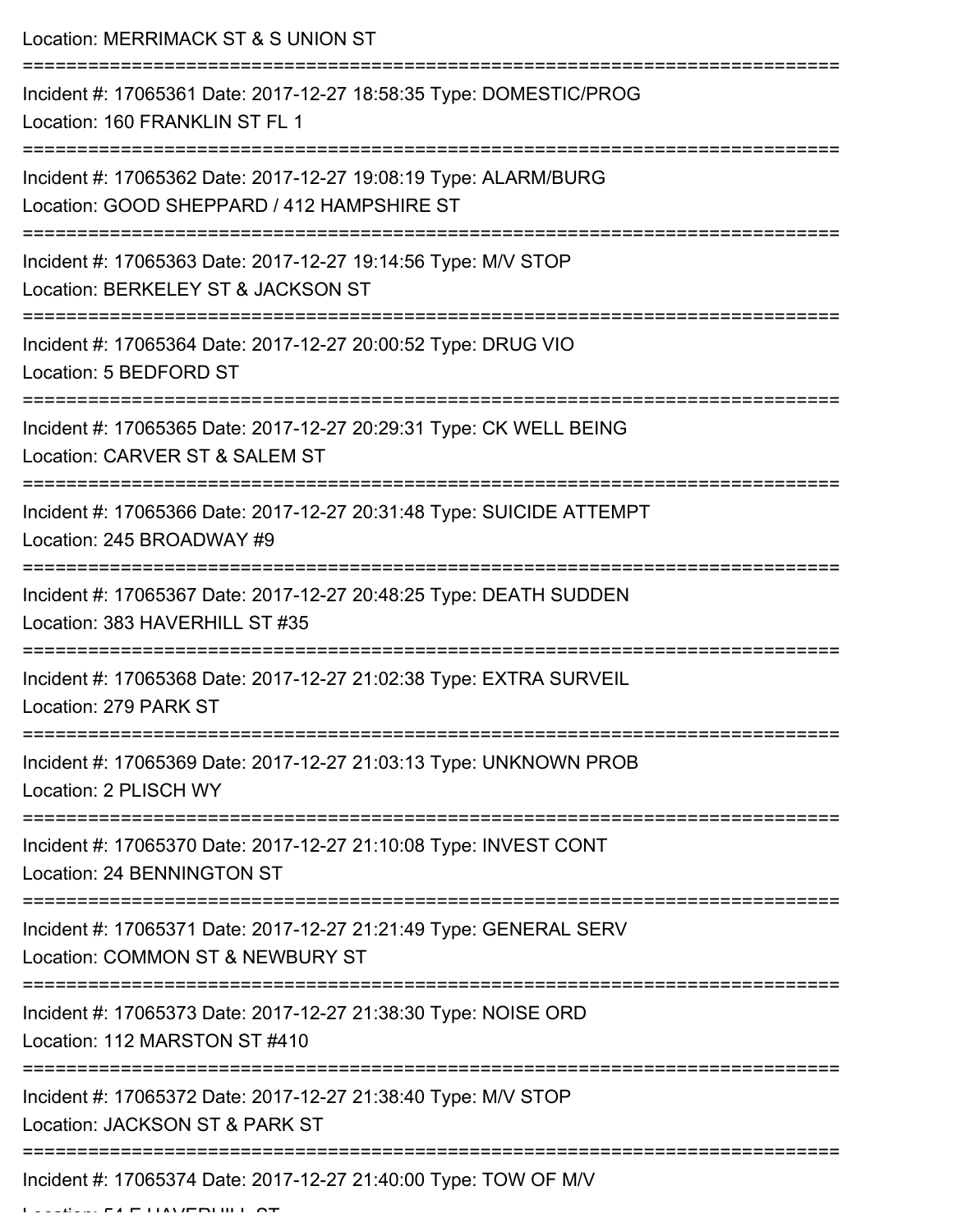| Incident #: 17065375 Date: 2017-12-27 21:53:38 Type: M/V STOP<br>Location: MARKET ST & PARKER ST                                              |
|-----------------------------------------------------------------------------------------------------------------------------------------------|
| Incident #: 17065376 Date: 2017-12-27 22:03:52 Type: M/V STOP<br>Location: 8 FULTON ST                                                        |
| Incident #: 17065377 Date: 2017-12-27 22:08:18 Type: M/V STOP<br>Location: ANDOVER ST & OSGOOD ST                                             |
| Incident #: 17065378 Date: 2017-12-27 22:10:04 Type: TRANSPORT<br>Location: MCDONALDS / 50 BROADWAY                                           |
| Incident #: 17065380 Date: 2017-12-27 22:13:39 Type: MEDIC SUPPORT<br>Location: 6 NIGHTINGALE CT                                              |
| Incident #: 17065379 Date: 2017-12-27 22:13:43 Type: M/V STOP<br>Location: BUNKERHILL ST & MYRTLE ST                                          |
| Incident #: 17065381 Date: 2017-12-27 22:20:42 Type: MAL DAMAGE<br>Location: 7 WENDELL ST FL 1                                                |
| Incident #: 17065382 Date: 2017-12-27 22:27:53 Type: ALARM/BURG<br>Location: ANESTIS METAL CORP / 48 MEDFORD ST                               |
| Incident #: 17065383 Date: 2017-12-27 22:29:58 Type: NOISE ORD<br>Location: 517 HAVERHILL ST FL 2                                             |
| Incident #: 17065384 Date: 2017-12-27 22:36:43 Type: M/V STOP<br>Location: EXETER ST & WINTHROP AV                                            |
| Incident #: 17065385 Date: 2017-12-27 22:43:27 Type: M/V STOP<br><b>Location: MARSTON ST</b>                                                  |
| Incident #: 17065386 Date: 2017-12-27 22:45:55 Type: ALARM/BURG<br>Location: MEINEKE / 50 WINTHROP AV                                         |
| Incident #: 17065387 Date: 2017-12-27 22:49:50 Type: ALARM/HOLD<br>Location: PENSKE TRUCK / 650 S UNION ST                                    |
| -------------------------------<br>Incident #: 17065388 Date: 2017-12-27 23:02:54 Type: SUICIDE ATTEMPT<br>Location: WALGREENS / 135 BROADWAY |